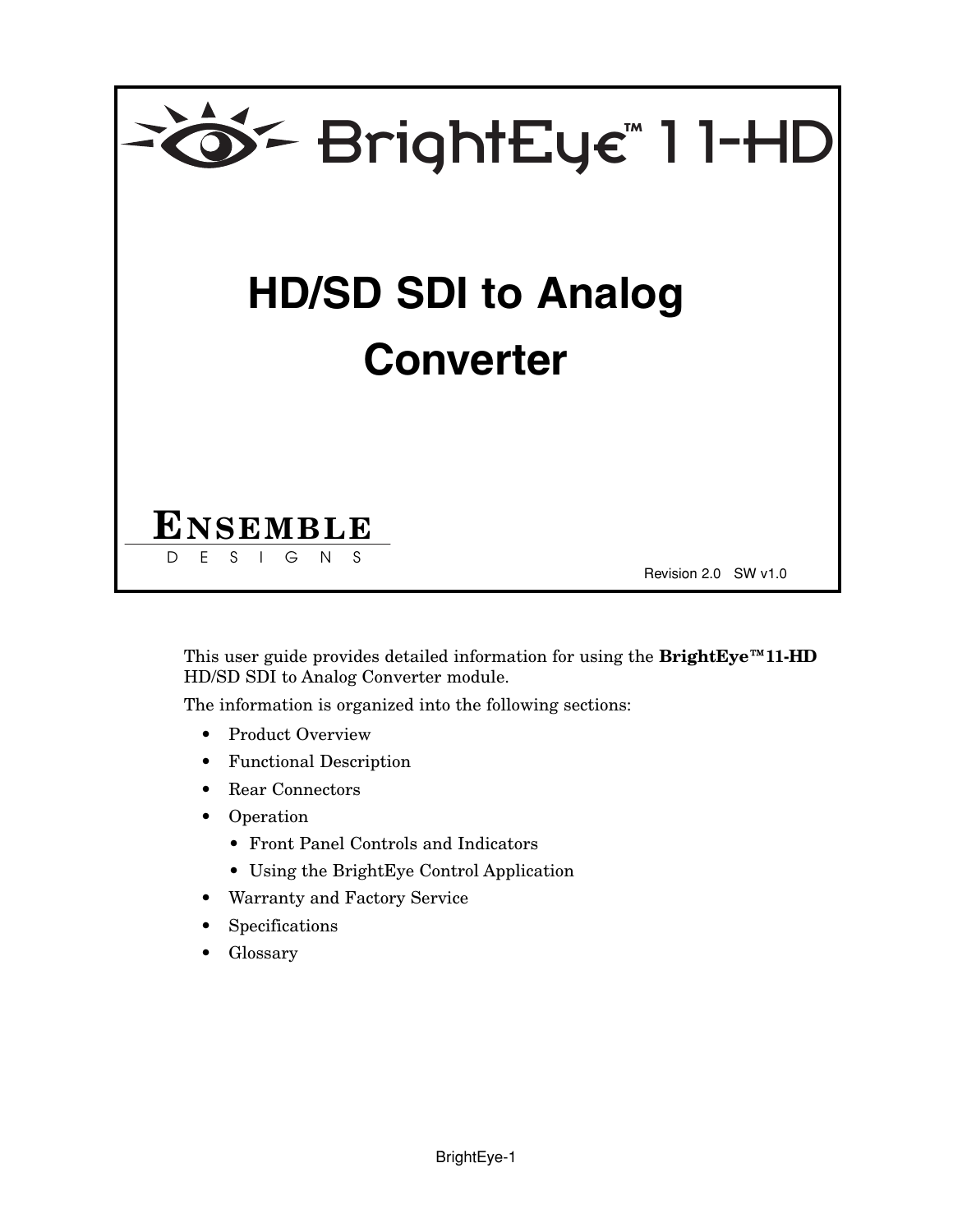#### **PRODUCT OVERVIEW**

BrightEye 11-HD provides HD or SD digital to analog video conversion with the full range of analog output formats available for HD and SD. When an HD input is present, HD RGB or YPrPb are output. When an SD input is present, Beta, SMPTE, RGB, or composite with simultaneous Y/C is put.

12 bit processing and conversion at 8x oversampling produce the best looking images possible. Output format and gain are controlled from the front panel. A status display indicates input presence. Video levels can be adjusted through BrightEye Mac or PC software.

### **FUNCTIONAL DESCRIPTION**

As shown in the functional block diagram below, serial digital video is fed to the converter on a single BNC connector. The SDI input is routed directly to the SDI Out BNC and the reclocking and deserializing circuitry before entering the D to A converter.

The converted analog signal is then encoded to the desired output format as chosen on the front panel or with BrightEye PC. During this stage, gain can be adjusted for the correct output levels.

BrightEye 11-HD is powered by a 12 volt DC universal power supply. This power supply can accept an input voltage between 90 and 230 volts, at 50 or 60 Hertz. It uses a standard IEC line cord and can be used anywhere in the world. It is normal for the converter to be quite warm to the touch when operating.



HD SDI In Yields HD Analog Out. SD SDI In Yields SD Analog Out.

#### **BrightEye 11-HD Functional Block Diagram**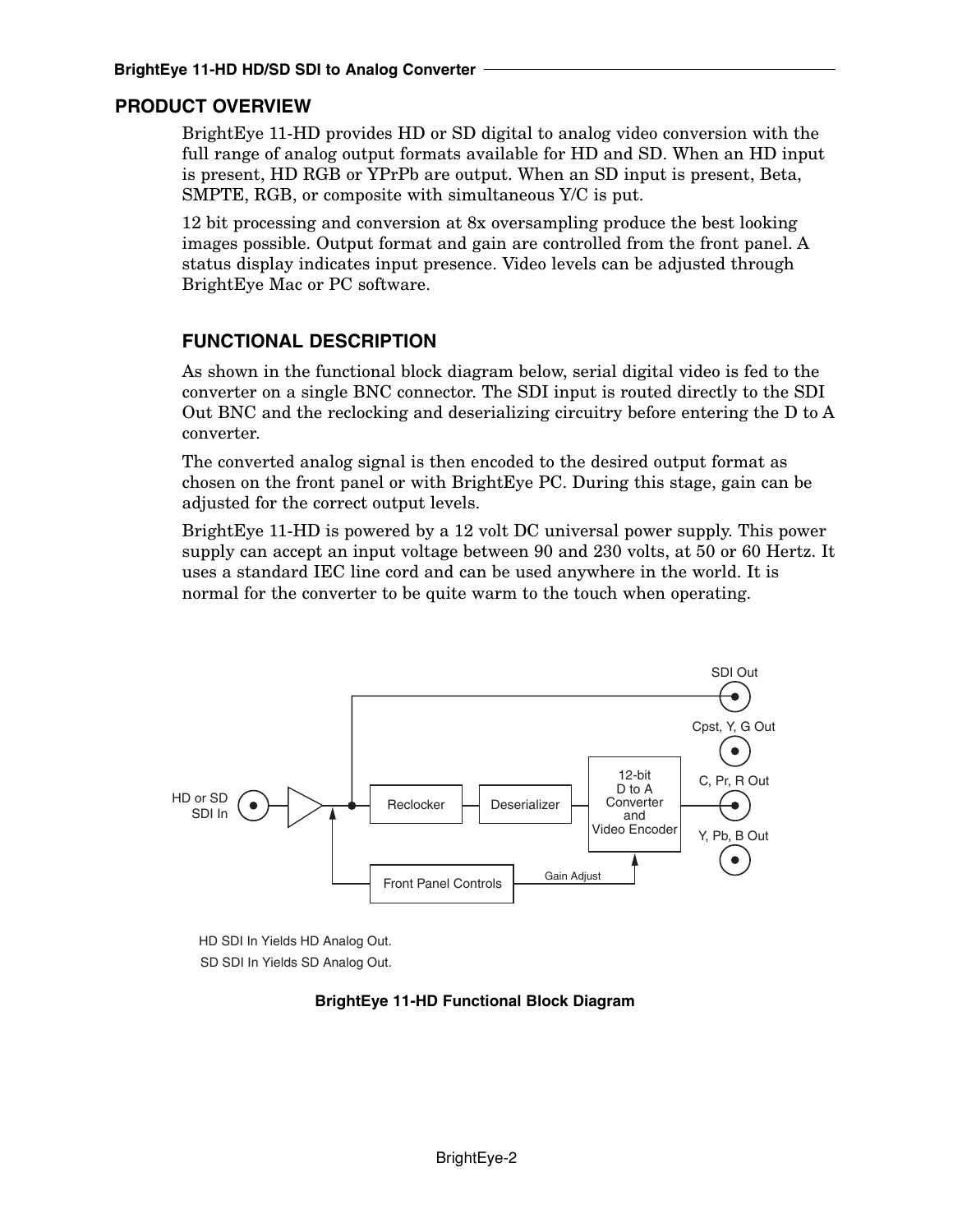**TO F** BrightEye 11-HD

#### **APPLICATIONS**

BrightEye 11-HD can be utilized in a number of different applications where conversion of SDI to analog video is required. Examples of possible uses for BrightEye 11-HD are given below.

#### **Electrical Conversion with Analog Monitoring**

In this application, the full functionality of BrightEye 11-HD is demonstrated by using the SDI output to feed a destination such as a video router while monitoring the signal on an RGB monitor at the same time.



**HD or SD SDI Feeding Router with Analog Monitoring** 

#### **Analog Monitoring of an SDI Signal**

In this application, BrightEye 11-HD converts an SDI signal from a production switcher to the Composite/S-Video Y/C format and feeds it to an S-VHS tape machine while monitoring the signal on a composite analog monitor.



**Analog Monitoring of an SD SDI Signal**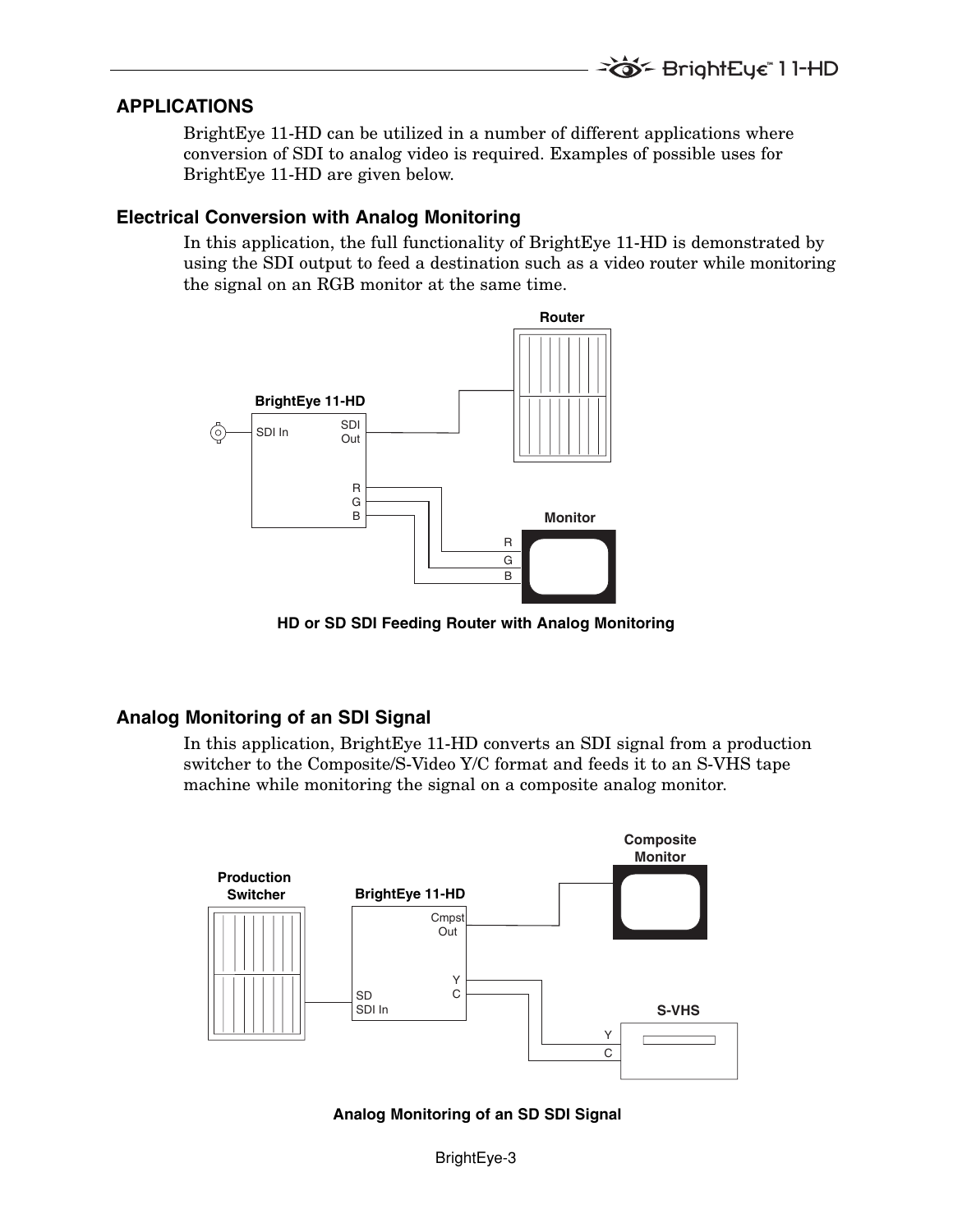### **Driving an RGB Projector**

In this application, BrightEye 11-HD provides an ideal solution for converting SDI to analog for driving an RGB projector.



**HD or SD Application for Driving an RGB Projector**

### **SDI Input to Component VTR**

In this application, BrightEye 11-HD provides a converted video output from an SDI input to feed any type of component VTR format as shown in the example below.



**SD SDI Input to Component VTR Application**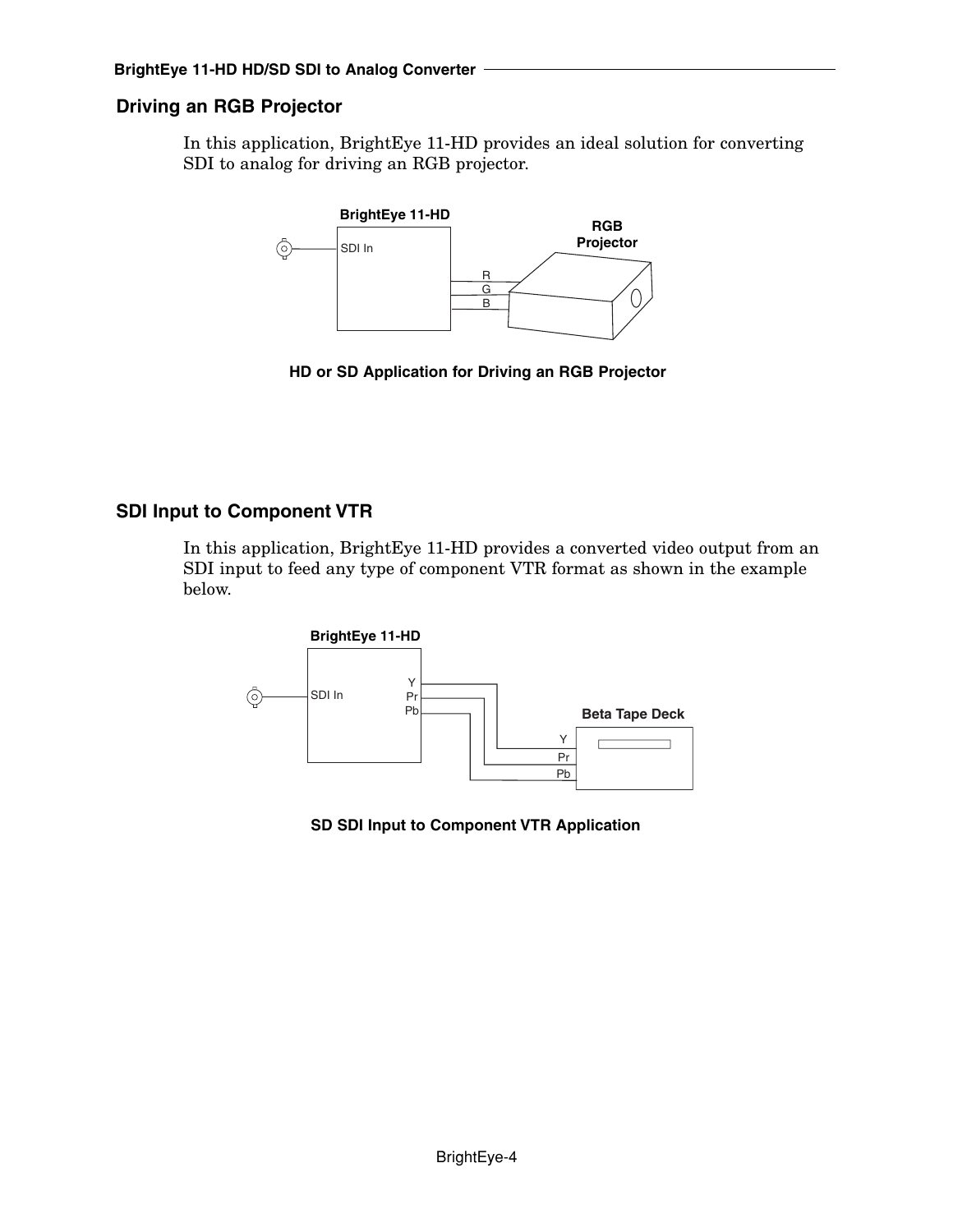### **REAR CONNECTORS**

All connections to the BrightEye 11-HD converter are made on the rear of the unit. Refer to the illustration below.



#### **BrightEye 11-HD Rear Connectors**

#### **Power Connection**

Connect a modular power supply to the 12 volt DC power input connection on the far left. Use the locking ring to secure it.

#### **USB Connector**

The USB connector is used to provide more comprehensive control, diagnostics, and upgrades to the converter from a personal computer. Use the BrightEye PC or Mac application included on CD-ROM to make adjustments as described in the **OPERATION** section of this data pack.

#### **Input/Output BNCS**

There are five rear BNC connectors which are used as inputs and outputs as follows:

#### **HD/SD SDI In**

This BNC input accepts a standard definition (SD) or high definition (HD) serial digital component signal.

#### **HD/SD SDI Out**

The Serial Digital Component signal from the reclocking circuitry is presented on this connector. This output conforms to the ITU-R 601 standard for serial digital video, with SMPTE 259M serialization at 270 Mb/s for standard definition; or SMPTE 274M or 296M for high definition.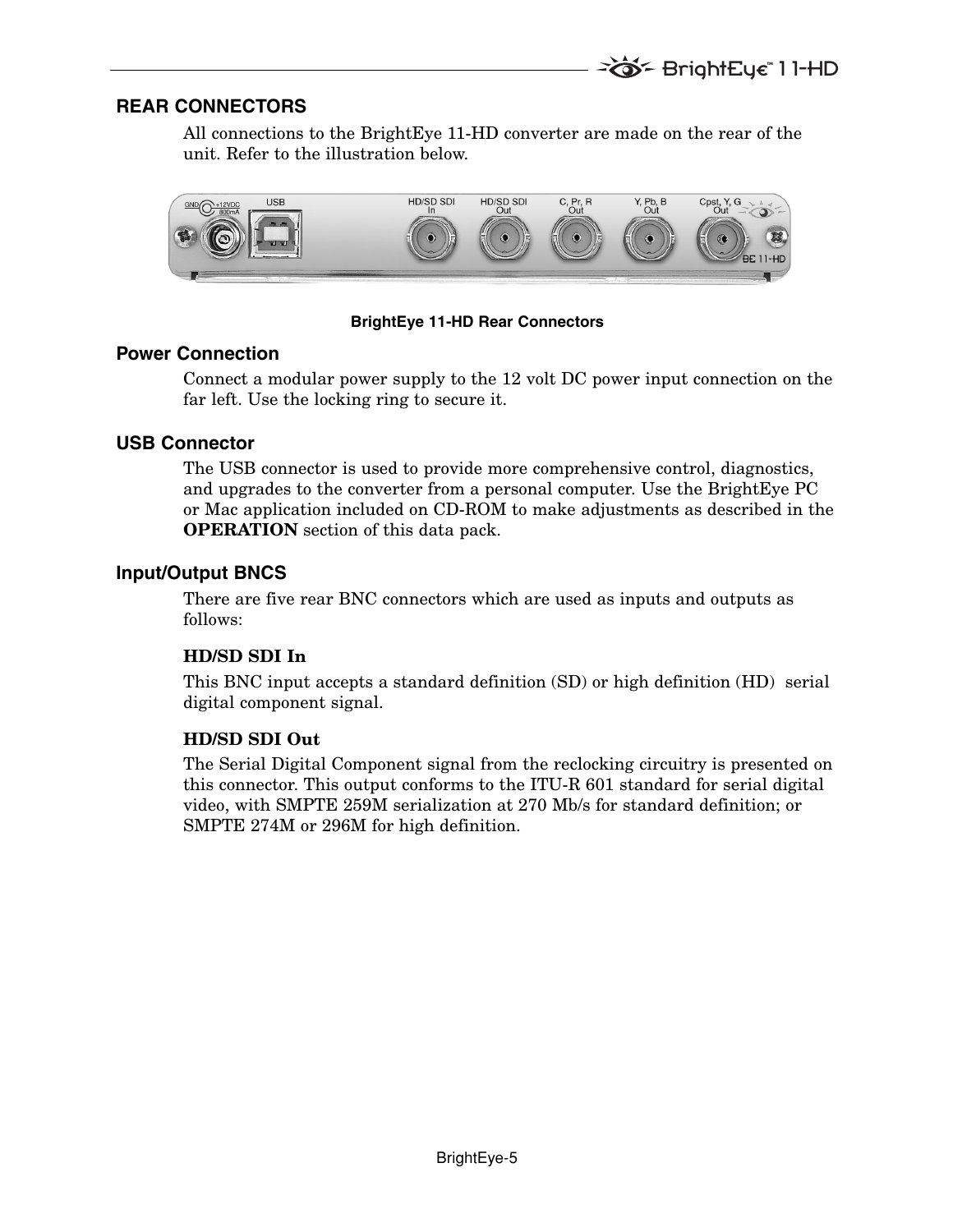## **C, Pr, R Out**

The function of this connector varies according to the selected output format as follows:

- **C** S-Video C output (use Y /C S-Video adapter) NTSC or PAL (SD only)
- **Pr** SMPTE/Beta analog component color difference R-Y channel output
- **R** RGB Red output

### **Y, Pb, B Out**

The function of this connector varies according to the selected output format as follows:

- **Y** S-Video Y output (use Y /C S-Video adapter) NTSC or PAL (SD only)
- **Pb** SMPTE/Beta analog component color difference B-Y channel output
- **B** RGB Blue output

### **Cpst, Y, G Out**

The function of this connector varies according to the selected output format as follows:

- **Cpst** NTSC or PAL composite output (SD only)
- **Y** SMPTE/Beta analog component Y (luminance) output
- **G** RGB G output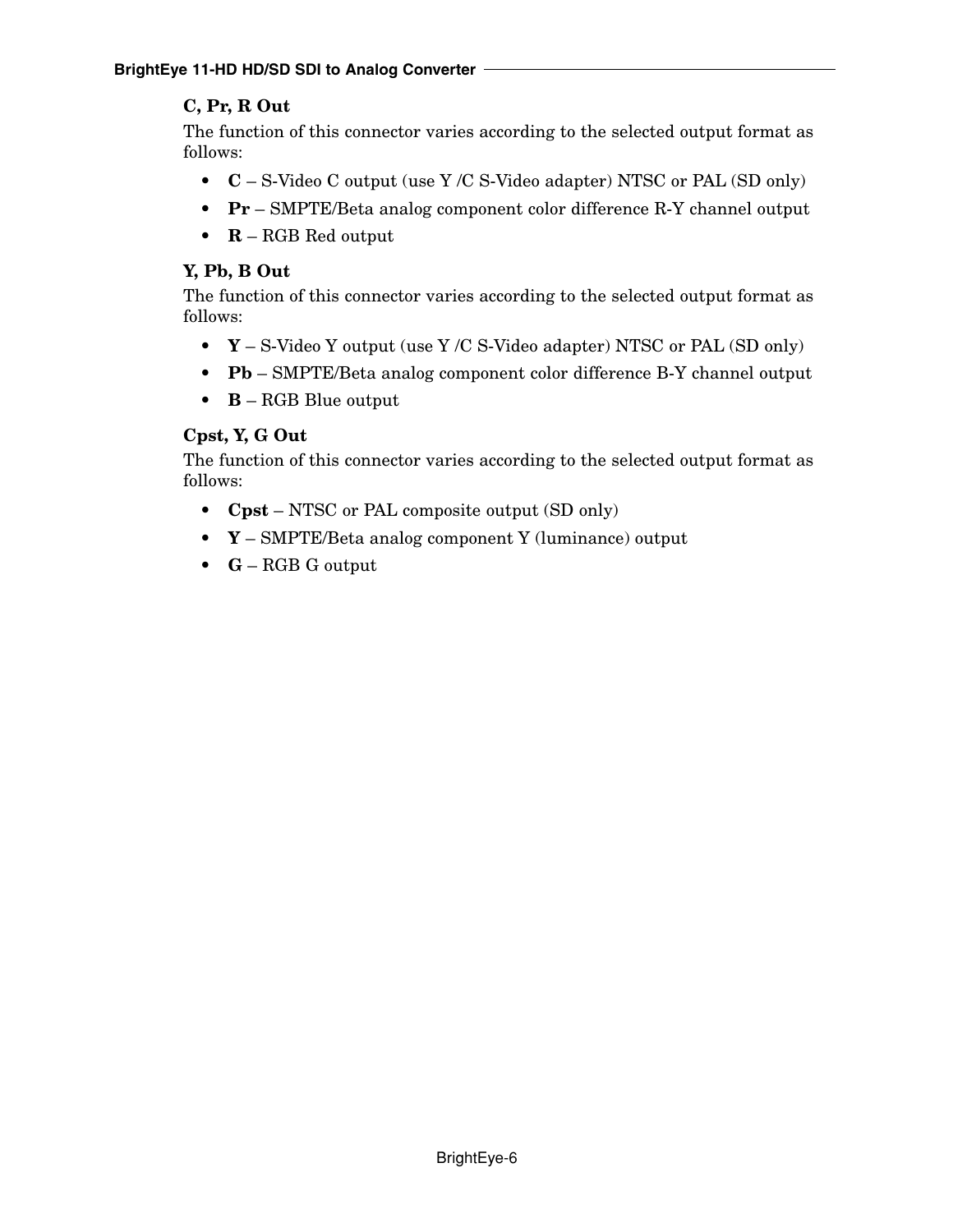## **OPERATION**

Control and operation of the BrightEye 11-HD converter is performed from the front panel or with the BrightEye PC or Mac Control application.

Some control settings are only available with BrightEye PC or Mac. These parameters **NOTE:**cannot be monitored or controlled with the front panel.

## **Front Panel Controls and Indicators**

The front panel of the converter, shown in the figure below, provides status indicators and control over output selection and gain.



**BrightEye 11-HD Front Panel**

### **Status Indicators**

The following status indicators are provided on the front panel:

### **Input**

Illuminates green when an input for the currently selected video format is detected on the input connector, HD SDI or SD SDI.

### **Output**

The currently selected output format (**Cpst**, **SMPTE, Beta**, **or RGB**) will illuminate green.

### **Gain**

Illuminates green when output gain is set to its nominal or unity value. Illuminates red when gain is set higher or lower than nominal setting.

### **Pwr (Power)**

Illuminates green when power is applied to the converter and the internal voltage regulator is functioning correctly.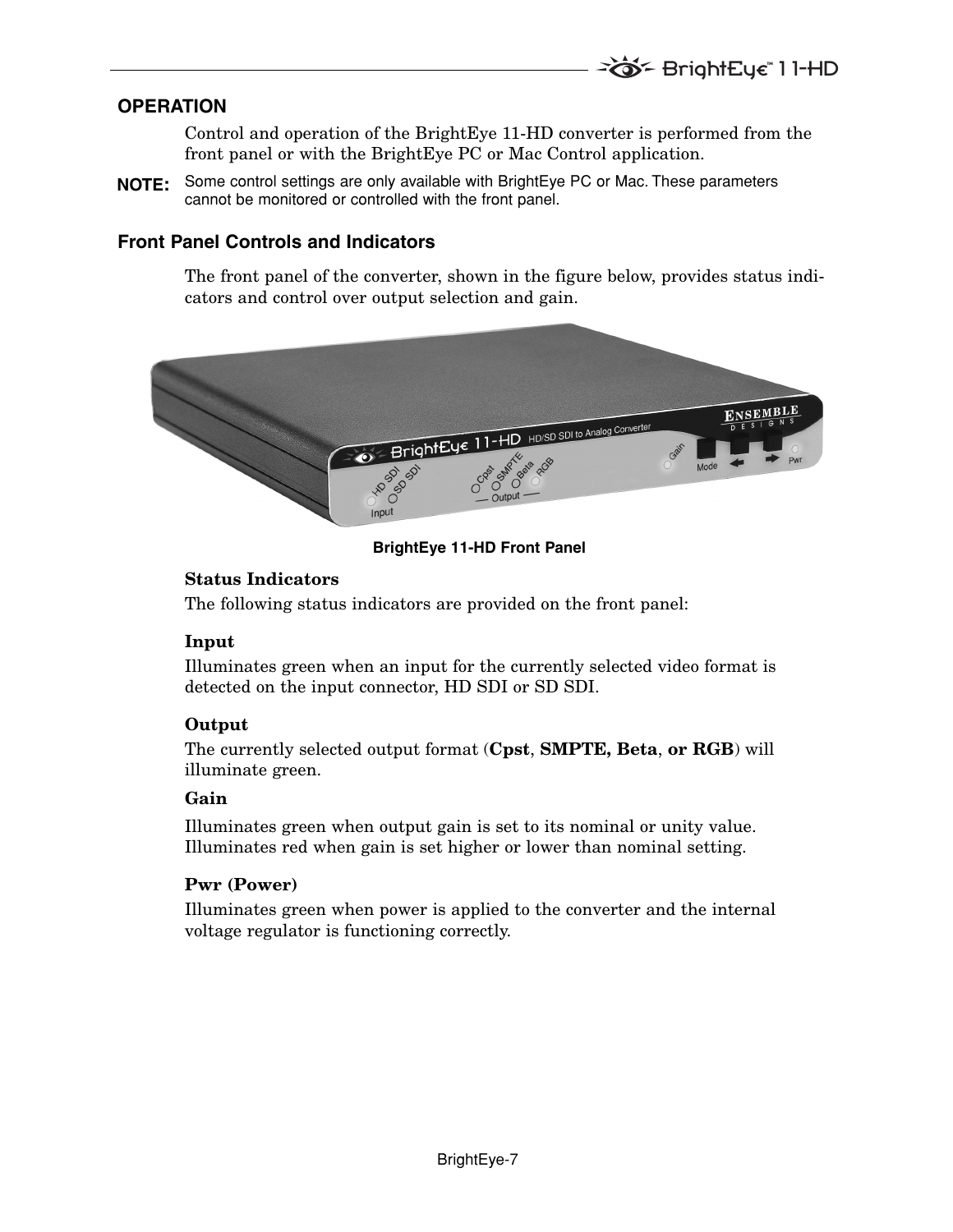## **ADJUSTING PARAMETERS FROM THE FRONT PANEL**

Use the **Mode**, **Right Arrow,** and **Left Arrow** buttons to select and adjust parameters from the front panel.

Pressing the **Mode** button activates the front panel for editing and tabs between each section of editable parameters.

Pressing the **Right Arrow** or **Left Arrow** advances the selection within a given section of parameters, or increases (Right Arrow) or decreases (Left Arrow) the value of a selected parameter.

**NOTE:** The LED of an edited parameter will blink for 15 seconds, after which time its value is stored in memory. If power is interrupted before this 15 second timeout period has elapsed, the edited state will not be not saved.

The controls and their indicators are described below:

#### **Output**

Selects the video output format from the following choices:

**Cpst** – NTSC or PAL Analog Composite Video with simultaneous S-Video Y/C. (Use a standard BNC-to S-Video adapter on the two inputs.) SD only.

**SMPTE** – Component Video in SMPTE format

**Beta** – Component Video in Beta format

**RGB** – Component Video in RGB format

#### **Gain**

This control adjusts the gain of the analog video signals of the converter. The right arrow increases the gain; the left arrow decreases it. The **Gain** indicator illuminates green when the gain is set to its nominal or unity setting.

Setting **Gain** to unity ensures correct analog output levels from an analog input source that is at proper level itself. The **Gain** indicator illuminates red if the control is adjusted higher or lower than its nominal setting. To reset gain to its nominal setting (green) press both arrows simultaneously.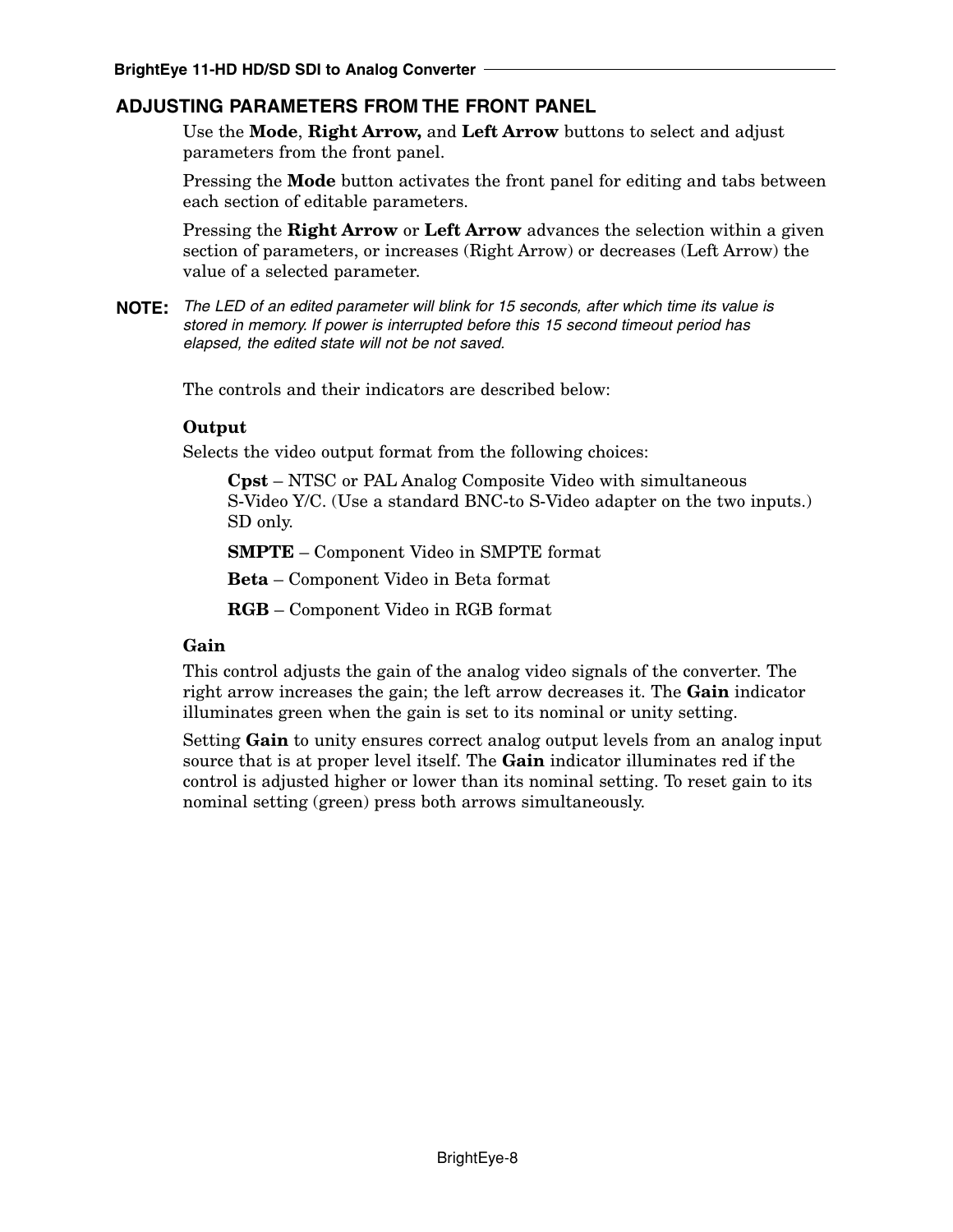## **UsingThe BrightEye Control Application**

The BrightEye PC and BrightEye Mac applications included on CD-ROM are designed to allow you to configure and control the BrightEye 11-HD from a personal computer. Installation and instructions for using this software application are given in the PDF manual on disk.

If the BrightEye 11-HD is connected to a computer running this software, the following menus are available for controlling and monitoring the unit.

#### **Control Menu**

- **Input Pres** indicates the status of the video input **(525 SD, 625 SD, 720p/50, 720p/59.94, 720p/60, 1080i/50, 1080i/59.94, 1080i/60, 1080p/25, 1080p/23.98, 1080p/24, 1080sF/25, 1080sF/23.98, 1080sF/24, No Input, or Unknown.)**.
- **Output** select the type of output signal from the unit from the **Output** pulldown as **Composite (S-Video)**, **Beta**, **SMPTE**, **or RGB**.
- **Gain** adjusts the gain of the analog video signals in the Digital-to-Analog converter and encoder circuitry of the converter. The front panel indicator will light green when the gain is set to its nominal or unity setting.

This is the setting which will produce correct analog output levels from a digital input source which itself is at proper level. The indicator will light red whenever the control is adjusted either higher or lower than the nominal setting. The gain can be reset to nominal by selecting the **Default** button.

**Chroma** – adjust the amount of chroma on the output signal in percent as required. This control is only available on BrightEye PC or Mac. There is no front panel control or indication of this setting.

| Input Pres-<br>1080i/59.94                                                                                                                                            |  |
|-----------------------------------------------------------------------------------------------------------------------------------------------------------------------|--|
| Output-<br>RGB                                                                                                                                                        |  |
| Gain-<br>$\sqrt{100}$<br>$\boldsymbol{z}$<br>Default<br>$\mathbf{I}$<br>$\mathbf{r}$<br>ï<br>$\mathbf{I}$<br>$\mathbf{r}$<br>$\mathbf{I}$<br>$\blacksquare$<br>ı<br>ı |  |
| Chroma<br>$\sqrt{100}$<br>$\!\! \%$<br>Default<br>$\mathbf{r}$<br>Î.<br>$\blacksquare$<br>$\blacksquare$                                                              |  |
| Vert Blanking<br>- Setup-<br>$\nabla$ On<br>Wide<br>$\blacktriangledown$                                                                                              |  |
|                                                                                                                                                                       |  |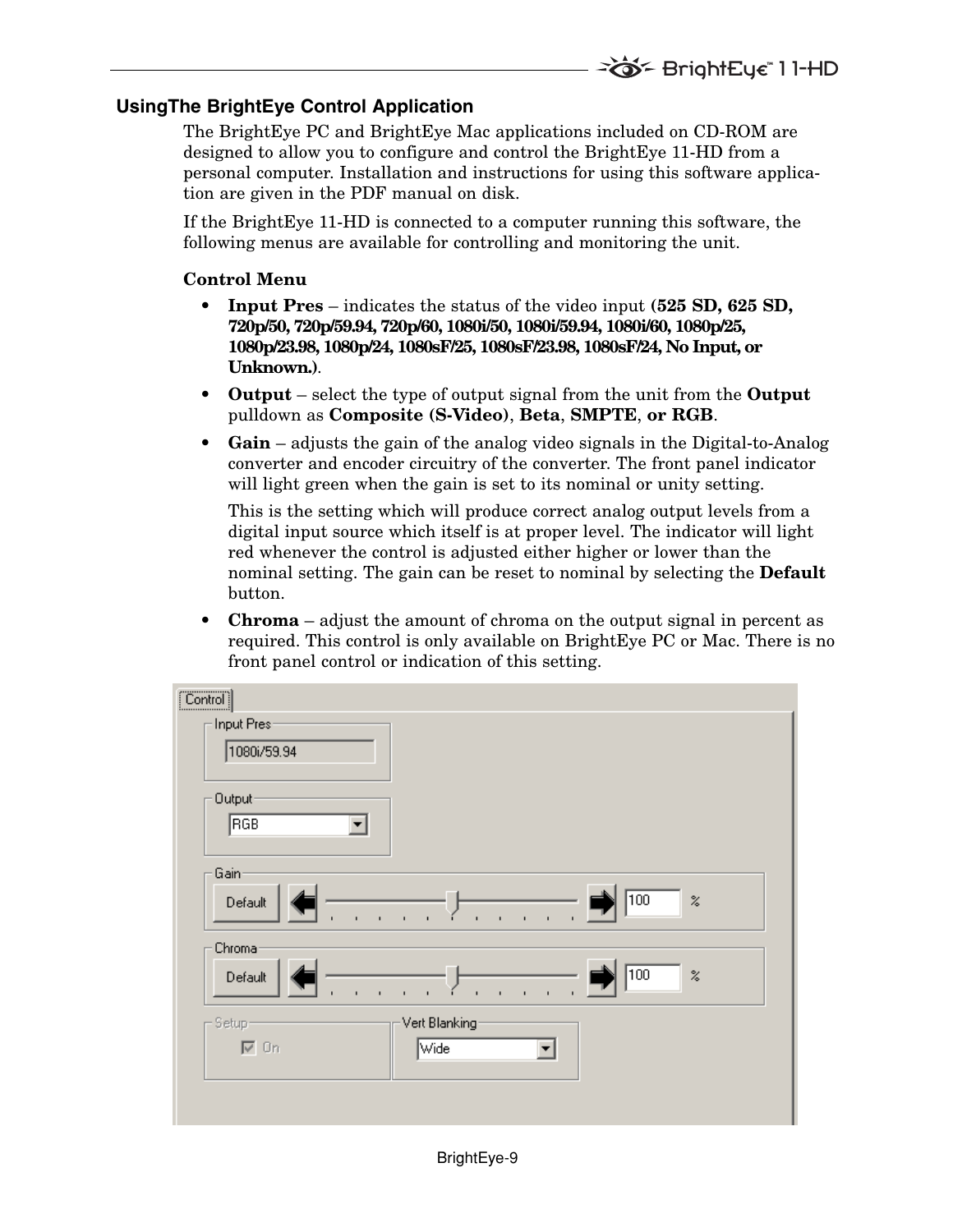- **Setup** check the box to add setup to the composite output signal (525 SD) mode). Leave the box unchecked for no setup. This control is only available on BrightEye PC or Mac. There is no front panel control or indication of this setting. Setup will be grayed out when a SMPTE, RGB, 625, or HD input signal is present.
- **Vert Blanking** select the blanking width with this pulldown from **Wide** (PAL Lines 1-22, NTSC Lines 1-20) or **Narrow** (PAL Lines 1-6, NTSC Lines 1-9). This control is only available on BrightEye PC or Mac. There is no front panel control or indication of this setting.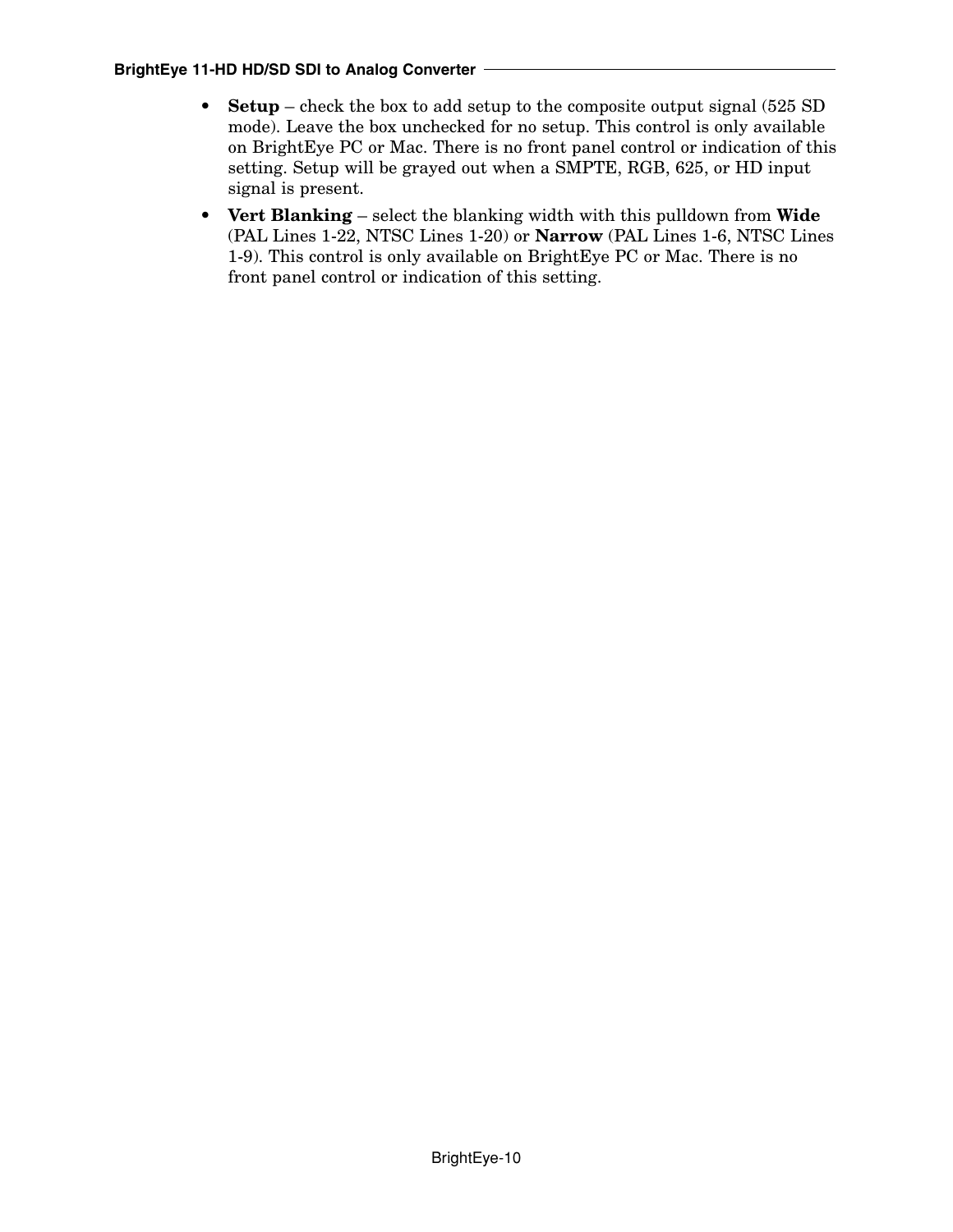### **WARRANTY AND FACTORY SERVICE**

#### **Warranty**

Ensemble Designs, Inc. warrants this product to be free from defect in material and workmanship for a period of five years from the date of delivery. During this two year warranty period, Ensemble Designs, Inc. will repair any defective units at Ensemble's expense if the unit should be determined to be defective after consultation with a factory technician.

This warranty is not transferable. Any implied warranties expire at the expiration date of this warranty.

This warranty does not cover a defect that has resulted from improper or unreasonable use or maintenance as determined by us. This warranty is void if there is any attempt to disassemble or adjust factory set presets without factory authorization.

#### **Factory Service**

If you require service (under warranty or not), please contact Ensemble Designs and ask for Customer Service before you return the unit. This will allow the service technician to provide any other suggestions for identifying the problem and recommend possible solutions.

You may also refer to the technical support section of the Ensemble web site for the latest information on your equipment at the URL below:

http://www.ensembledesigns.com/support

If you return equipment for repair, please get a Return Material Authorization Number (RMA) from the factory first.

Ship the product and a written description of the problem to:

Ensemble Designs, Inc. Attention: Customer Service RMA ##### 870 Gold Flat Rd. Nevada City, CA 95959 USA (530) 478-1830 Fax: (530) 478-1832 service@ensembledesigns.com http://www.ensembledesigns.com Be sure to put your RMA number on the outside of the box.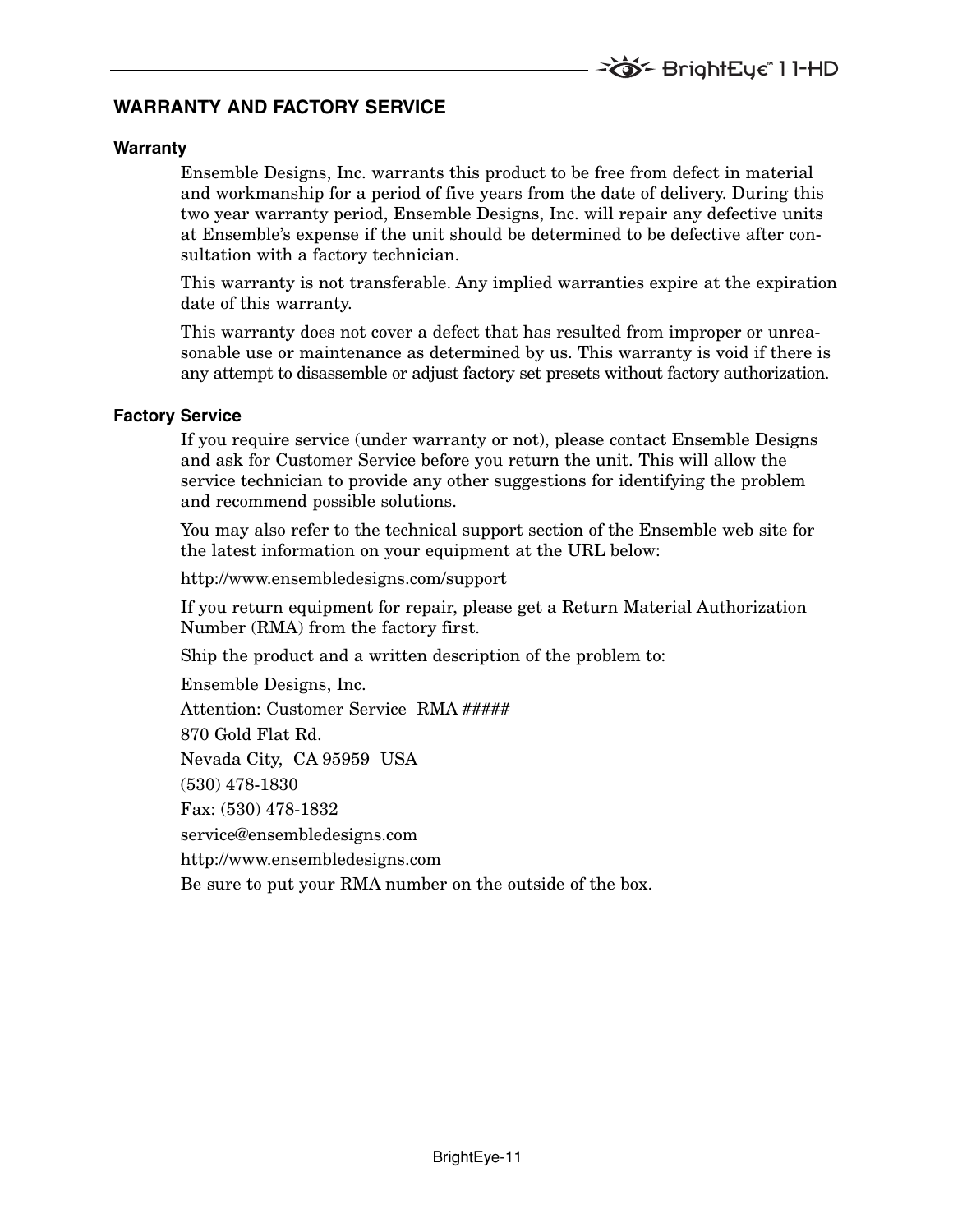# **SPECIFICATIONS**

#### **Serial Digital Input**:

| One.                                                          |
|---------------------------------------------------------------|
| HD Serial Digital 1.485 Gb/s                                  |
| SMPTE 274M or 296M                                            |
| or SD Serial Digital 270 Mb/s SMPTE 259M-C                    |
| 75 Ω                                                          |
| $> 15$ dB                                                     |
| 100 Meters for HD; 300 meters for SD (Belden 1694A or equiv.) |
|                                                               |

#### **Analog Output:**

| Number:      | One component or one composite and one Y/C |
|--------------|--------------------------------------------|
| Type:        | Beta/SMPTE, Y, Pr, Pb                      |
|              | <b>RGB</b>                                 |
|              | NTSC. PAL Composite                        |
|              | NTSC, PAL S-Video                          |
| Return Loss: | $> 40$ dB                                  |
| Output DC:   | None (AC coupled)                          |

## **Serial Digital Output:**

| One                                            |
|------------------------------------------------|
| Follows input                                  |
| 75 Ω                                           |
| $>15$ dB                                       |
| 100 Meters for HD (Belden 1694A or equivalent) |
|                                                |

### **SDI to Analog Performance:**

| <b>Bit Resolution:</b>     | 12 bit output reconstruction |
|----------------------------|------------------------------|
|                            | 8 X oversampling             |
| Signal to Noise:           | $> 65$ dB                    |
| <b>Frequency Response:</b> | $\pm$ 0.1 dB, 0 to 5.5 MHz   |
| K Factors:                 | $< 1\%$                      |
| <b>ScH Phase Error:</b>    | $\lt \pm 2$ degrees          |
| Differential Phase:        | $< 1$ degree                 |
| Differential Gain:         | $< 1\%$                      |

### **General Specifications:**

| Size:                     | $5.625$ " W x 0.8 " H x 5.5" D                                                     |
|---------------------------|------------------------------------------------------------------------------------|
|                           | $(143 \text{ mm} \times 20 \text{ mm} \times 140 \text{ mm})$ including connectors |
| Power:                    | 12 volts, 7 watts                                                                  |
|                           | $(100-230 \text{ VAC modular power supply not included})$                          |
| Temperature Range:        | 0 to 40 degrees C ambient                                                          |
| <b>Relative Humidity:</b> | 0 to $95\%$ noncondensing                                                          |

Due to ongoing product development, all specifications are subject to change.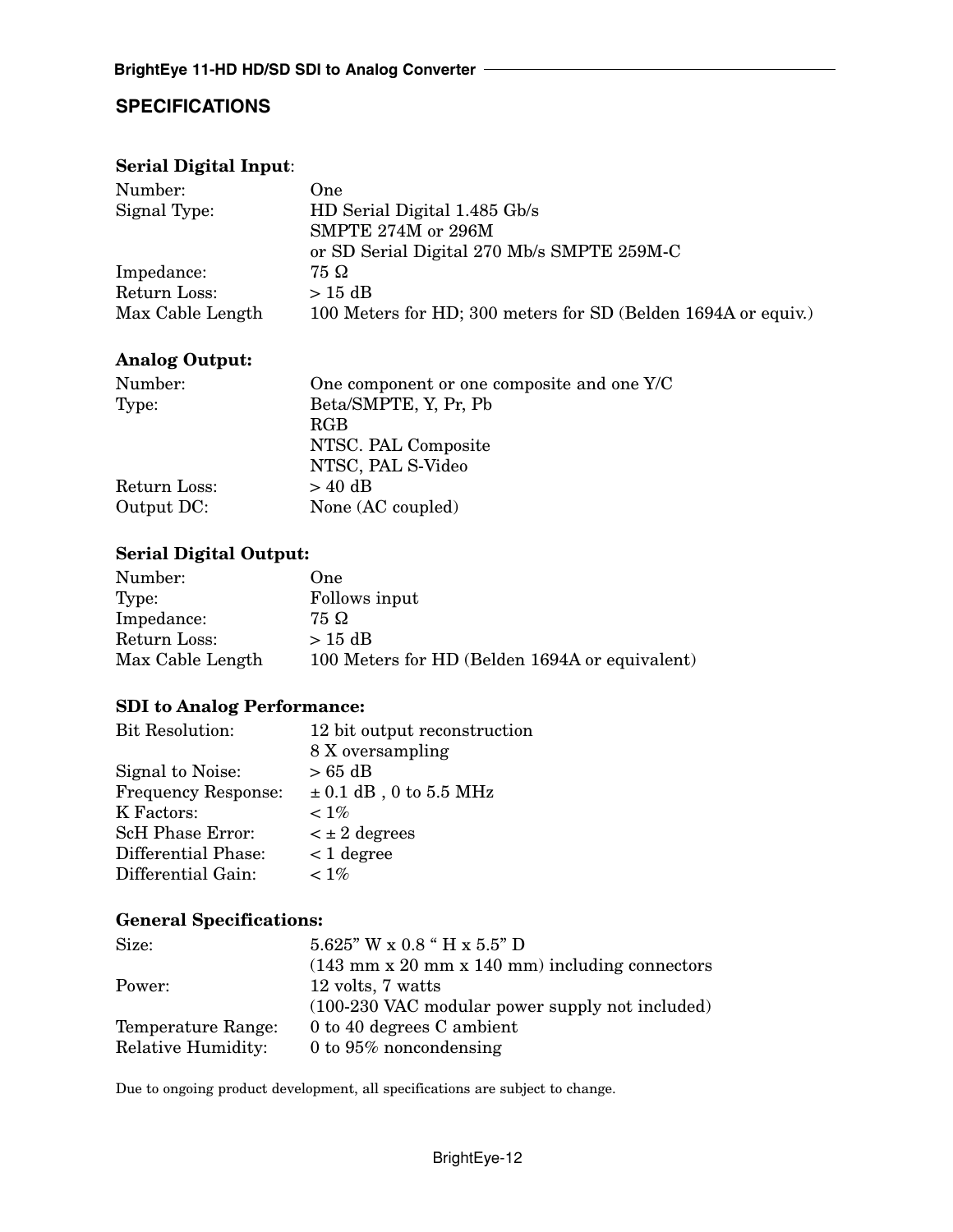### **BRIGHTEYE POWER SUPPLY INFORMATION**

Below is a list of power supplies and optional items that may have come with your BrightEye:

### **BEPS**

BrightEye Individual Power Supply.

## **BEPS6**

Spider Power Supply. This powers 6 single high BrightEyes or 3 double high BrightEyes (BrightEye 90 family).

## **BEPS6-RP**

Redundant Power Supply for Spider.

## **BERKMT**

BrightEye Rack Mount. This holds 6 single high BrightEyes or 3 double high BrightEyes (BrightEye 90 family) or a combination.

## **BEBP**

BrightEye Blank Panel. Single high, for empty slots in Rack Mount.

## **BEAC**

Analog Audio Breakout Cable.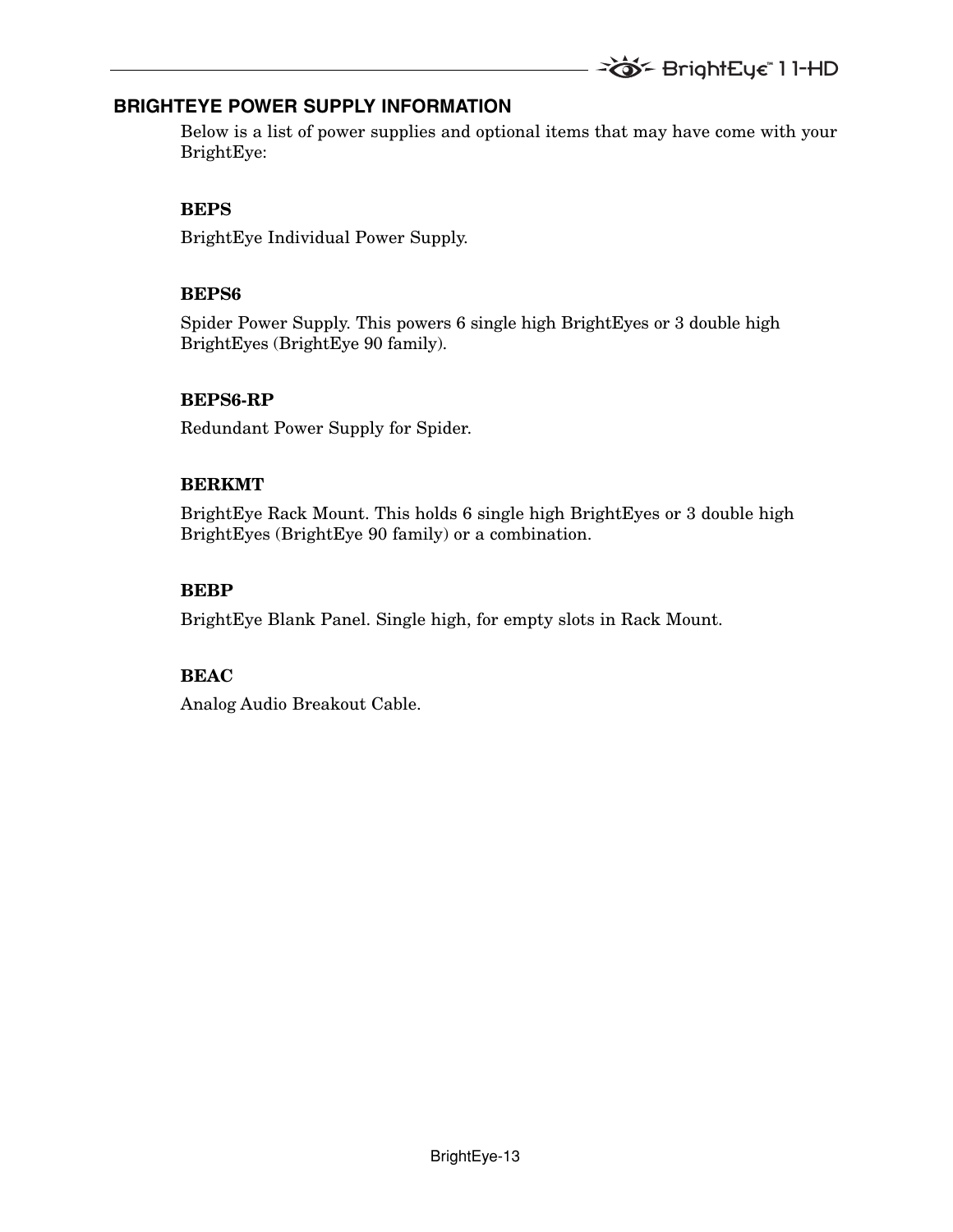## **GLOSSARY**

This is a brief glossary of commonly used terms associated with this product.

#### **AES/EBU**

The digital audio standard defined as a joint effort of the Audio Engineering Society and the European Broadcast Union. AES/EBU or AES3 describes a serial bitstream that carries two audio channels, thus an AES stream is a stereo pair. The AES/EBU standard covers a wide range of sample rates and quantizations (bit depths.) In television systems, these will generally be 48 kHz and either 20 or 24 bits.

#### **Bandwidth**

Strictly speaking, this refers to the range of frequencies (i.e. the width of the band of frequency) used by a signal, or carried by a transmission channel. Generally, wider bandwidth will carry and reproduce a signal with greater fidelity and accuracy.

#### **Beta**

Sony Beta SP video tape machines use an analog component format that is similar to SMPTE, but differs in the amplitude of the color difference signals. It may also carry setup on the luminance channel.

#### **Blanking**

The Horizontal and Vertical blanking intervals of a television signal refer to the time periods between lines and between fields. No picture information is transmitted during these times, which are required in CRT displays to allow the electron beam to be repositioned for the start of the next line or field. They are also used to carry synchronizing pulses which are used in transmission and recovery of the image. Although some of these needs are disappearing, the intervals themselves are retained for compatibility purposes. They have turned out to be very useful for the transmission of additional content, such as teletext and embedded audio.

### **CAV**

Component Analog Video. This is a convenient shorthand form, but it is subject to confusion. It is sometimes used to mean ONLY color difference component formats (SMPTE or Beta), and other times to include RGB format. In any case, a CAV signal will always require 3 connectors – either Y/R-Y/B-Y, or R/G/B.

### **Checkfield**

A Checkfield signal is a special test signal that stresses particular aspects of serial digital transmission. The performance of the Phase Locked-Loops (PLLs) in an SDI receiver must be able to tolerate long runs of 0's and 1's. Under normal conditions, only very short runs of these are produced due to a scrambling algorithm that is used. The Checkfield, also referred to as the Pathological test signal, will "undo" the scrambling and cause extremely long runs to occur. This test signal is very useful for testing transmission paths.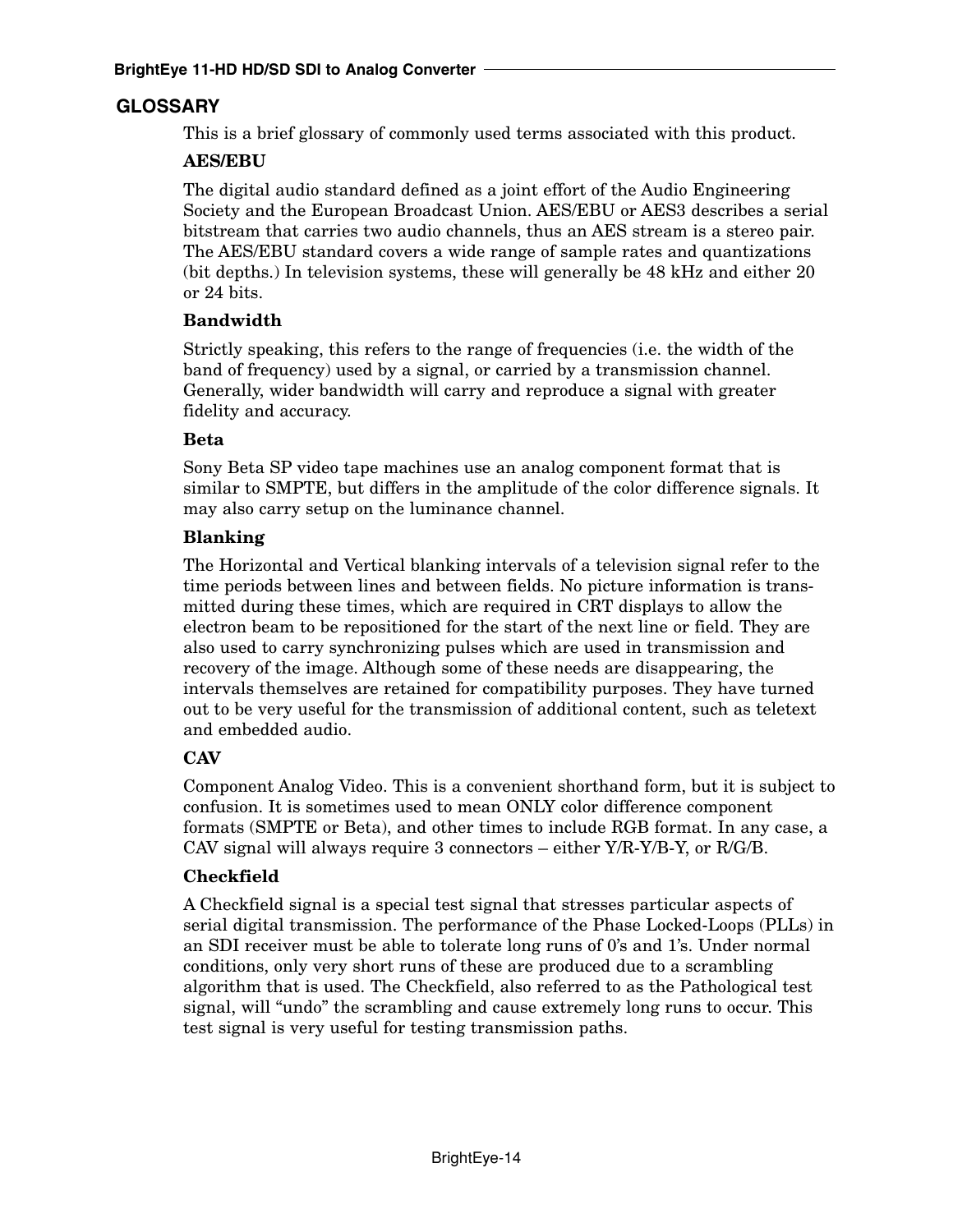### **Chroma**

The color or chroma content of a signal, consisting of the hue and saturation of the image. See also Color Difference.

#### **Component**

In a component video system, the totality of the image is carried by three separate but related components. This method provides the best image fidelity with the fewest artifacts, but it requires three independent transmission paths (cables). The commonly used component formats are Luminance and Color Difference (Y/Pr/Pb), and RGB. It was far too unwieldy in the early days of color television to even consider component transmission.

#### **Composite**

Composite television dates back to the early days of color transmission. This scheme encodes the color difference information onto a color subcarrier. The instantaneous phase of the subcarrier is the color's hue, and the amplitude is the color's saturation or intensity. This subcarrier is then added onto the existing luminance video signal. This trick works because the subcarrier is set at a high enough frequency to leave spectrum for the luminance information. But it is not a seamless matter to pull the signal apart again at the destination in order to display it or process it. The resultant artifacts of dot crawl (also referred to as chroma crawl) are only the most obvious result. Composite television is the most commonly used format throughout the world, either as PAL or NTSC. It is also referred to as Encoded video.

### **Color Difference**

Color Difference systems take advantage of the details of human vision. We have more acuity in our black and white vision than we do in color. This means that we need only the luminance information to be carried at full bandwidth, we can scrimp on the color channels. In order to do this, RGB information is converted to carry all of the luminance  $(Y$  is the black and white of the scene) in a single channel. The other two channels are used to carry the "color difference". Noted as B-Y and R-Y, these two signals describe how a particular pixel "differs" from being purely black and white. These channels typically have only half the bandwidth of the luminance.

### **Decibel (dB)**

The decibel is a unit of measure used to express the ratio in the amplitude or power of two signals. A difference of 20 dB corresponds to a 10:1 ratio between two signals, 6 dB is approximately a 2:1 ration. Decibels add while the ratios multiply, so 26 dB is a 20:1 ratio, and 14 dB is a 5:1 ratio. There are several special cases of the dB scale, where the reference is implied. Thus, dBm refers to power relative to 1 milliwatt, and dBu refers to voltage relative to .775V RMS. The original unit of measure was the Bel (10 times bigger), named after Alexander Graham Bell.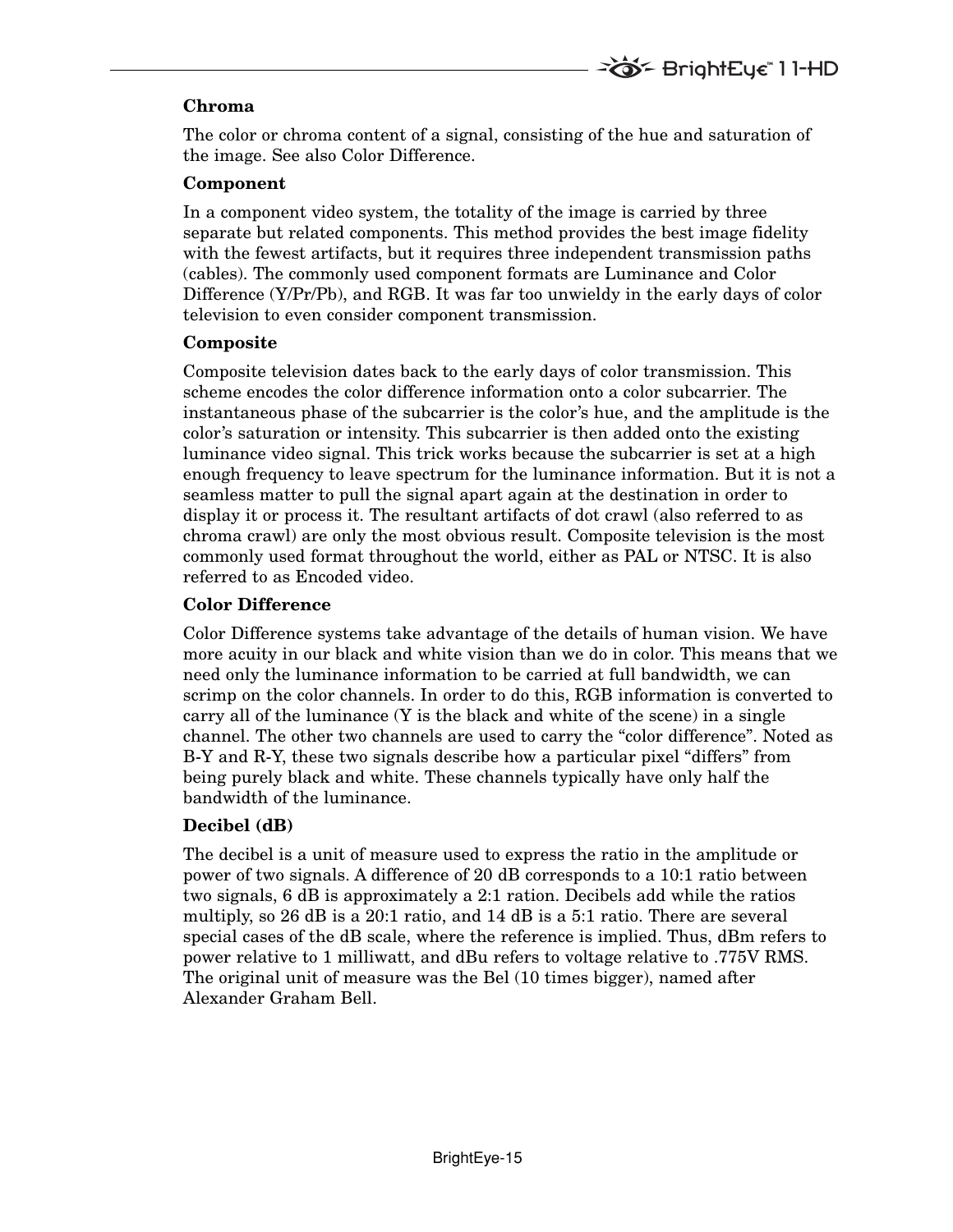#### **dBFS**

In Digital Audio systems, the largest numerical value that can be represented is referred to as Full Scale. No values or audio levels greater than FS can be reproduced because they would be clipped. The nominal operating point (roughly corresponding to 0 VU) must be set below FS in order to have headroom for audio peaks. This operating point is described relative to FS, so a digital reference level of -20 dBFS has 20 dB of headroom before hitting the FS clipping point.

## **EDH**

Error Detection and Handling is a method to verify proper reception of an SDI or HD-SDI signal at the destination. The originating device inserts a data packet in the vertical interval of the SDI signal and every line of the HD signal which contains a checksum of the entire video frame. This checksum is formed by adding up the numerical values of all of the samples in the frame, using a complex formula. At the destination this same formula is applied to the incoming video and the resulting value is compared to the one included in the transmission. If they match, then the content has all arrived with no errors. If they don't, then an error has occurred.

### **Embedded Audio**

Digital Audio can be carried along in the same bitstream as an SDI or HD-SDI signal by taking advantage of the gaps in the transmission which correspond to the horizontal and vertical intervals of the television waveform. This technique an be very cost effective in transmission and routing, but can also add complexity to signal handling issues because the audio content can no longer be treated independently of the video.

### **Frame Sync**

A Frame Synchronizer is used to synchronize the timing of a video signal to coincide with a timing reference (usually a color black signal that is distributed throughout a facility). The synchronizer accomplishes this by writing the incoming video into a frame buffer memory under the timing direction of the sync information contained in that video. Simultaneously the memory is being read back by a timing system that is genlocked to a house reference. As a result, the timing or alignment of the video frame can be adjusted so that the scan of the upper left corner of the image is happening simultaneously on all sources. This is a requirement for both analog and digital systems in order to perform video effects or switch glitch-free in a router. Frame synchronization can only be performed within a single television line standard. A synchronizer will not convert an NTSC signal to a PAL signal, it takes a standards converter to do that.

### **Frequency Response**

A measurement of the accuracy of a system to carry or reproduce a range of signal frequencies. Similar to Bandwidth.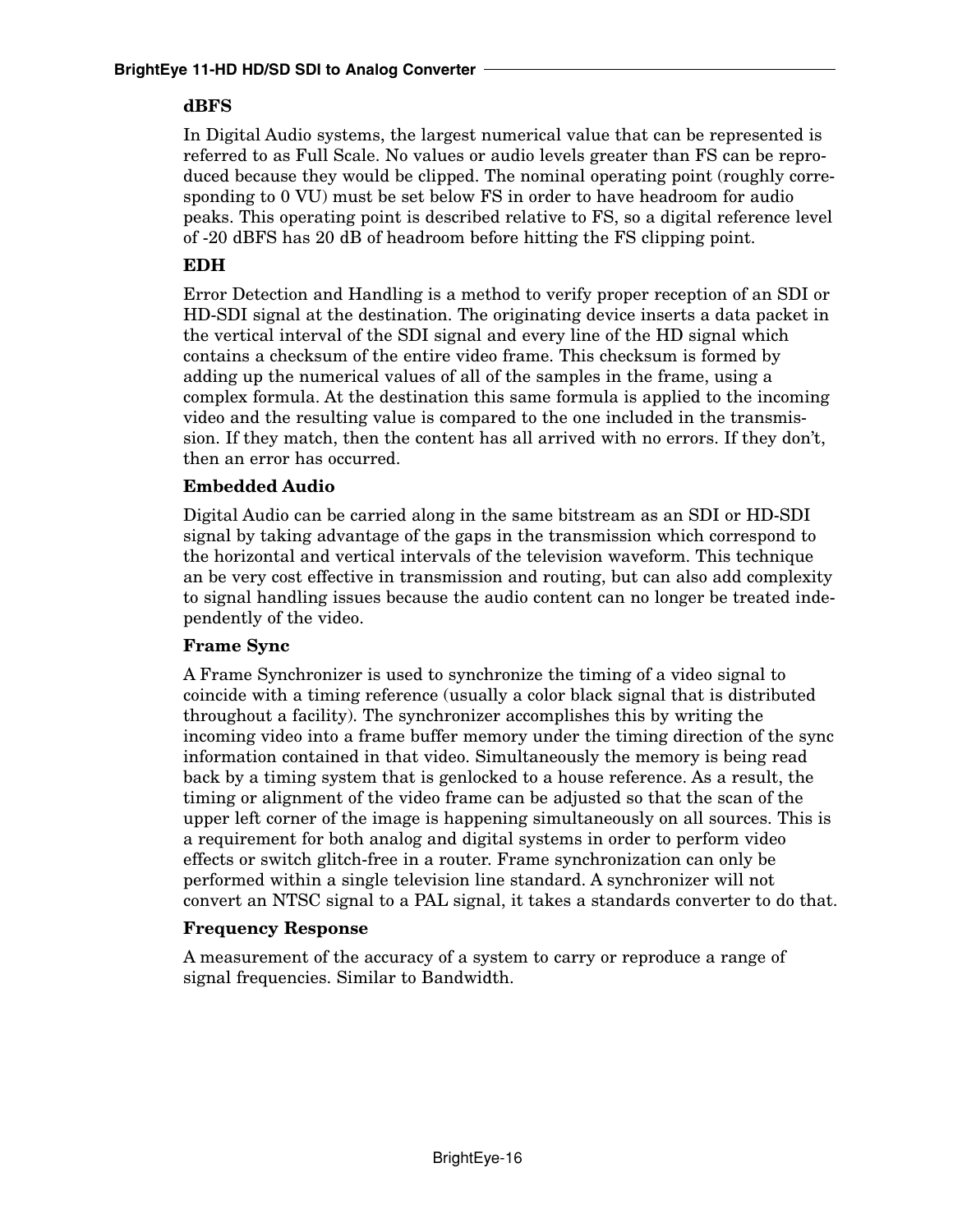#### **IEC**

The International Electrotechnical Commission provides a wide range of worldwide standards. They have provided standardization of the AC power connection to products by means of an IEC line cord. The connection point uses three flat contact blades in a triangular arrangement, set in a rectangular connector. The IEC specification does not dictate line voltage or frequency. Therefore, the user must take care to verify that a device either has a universal input (capable of 90 to 230 volts, either 50 or 60 Hz), or that a line voltage switch, if present, is set correctly.

#### **Interlace**

Human vision can be fooled to see motion by presenting a series of images, each with a small change relative to the previous image. In order to eliminate the flicker, our eyes need to see more than 30 images per second. This is accomplished in television systems by dividing the lines that make up each video frame (which run at 25 or 30 frames per second) into two fields. All of the odd-numbered lines are transmitted in the first field, the even-numbered lines are in the second field. In this way, the repetition rate is 50 or 60 Hz, without using more bandwidth. This trick has worked well for years, bit it introduces other temporal artifacts. Motion pictures use a slightly different technique to raise the repetition rate from the original 24 frames that make up each second of film—they just project each one twice.

### **IRE**

Video level is measured on the IRE scale, where 0 IRE is black, and 100 IRE is full white. The actual voltages that these levels correspond to can vary between formats.

### **ITU-R 601**

This is the principal standard for standard definition component digital video. It defines the luminance and color difference coding system that is also referred to as 4:2:2. The standard applies to both PAL and NTSC derived signals. They both will result in an image that contains 720 pixels horizontally, with 486 vertical pixels in NTSC, and 576 vertically in PAL. Both systems use a sample clock rate of 27 Mhz, and are serialized at 270 Mb/s.

### **Jitter**

Serial digital signals (either video or audio) are subject to the effects of jitter. This refers to the instantaneous error that can occur from one bit to the next in the exact position each digital transition. Although the signal may be at the correct frequency on average, in the interim it varies. Some bits come slightly early, other come slightly late. The measurement of this jitter is given either as the amount of time uncertainty or as the fraction of a bit width. For 270 Mb/s video, the allowable jitter is 740 picoseconds, or 0.2 UI (Unit Interval – one bit width).

### **Luminance**

The "black & white" content of the image. Human vision had more acuity in luminance, so television systems generally devote more bandwidth to the luminance content. In component systems, the luminance is referred to as Y.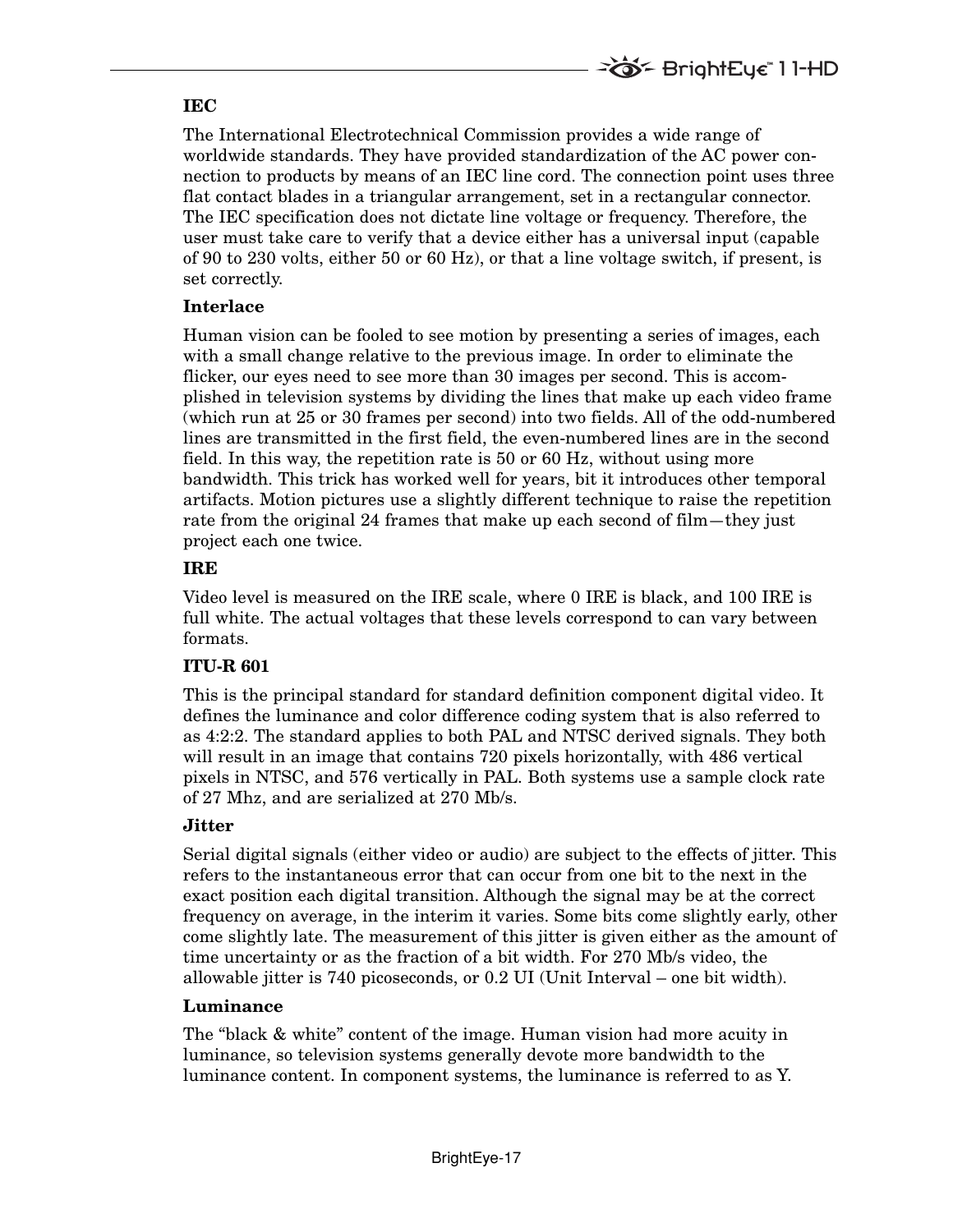## **Multi-mode**

Multi-mode fibers have a larger diameter core (either 50 or 62.5 microns), and a correspondingly larger aperture. It is much easier to couple light energy into a multi-mode fiber, but internal reflections will cause multiple "modes" of the signal to propagate down the fiber. This will degrade the ability of the fiber to be used over long distances.

See also Single mode.

### **NTSC**

The color television encoding system used in North America was originally defined by the National Television Standards Committee. This American standard has also been adopted by Canada, Mexico, Japan, Korea, and Taiwan. (This standard is referred to disparagingly as Never Twice Same Color.)

## **Optical**

An optical interface between two devices carries data by modulating a light source. This light source is typically a laser or laser diode (similar to an LED) which is turned on and off at the bitrate of the datastream. The light is carried from one device to another through a glass fiber. The fiber's core acts as a waveguide or lightpipe to carry the light energy from one end to another. Optical transmission has two very significant advantages over metallic copper cables. Firstly, it does not require that the two endpoint devices have any electrical connection to each other. This can be very advantageous in large facilities where problems with ground loops appear. And secondly, and most importantly, an optical interface can carry a signal for many kilometers or miles without any degradation or loss in the recovered signal. Copper is barely useful at distances of just 1000 feet.

### **Oversampling**

A technique to perform digital sampling at a multiple of the required sample rate. This has the advantage of raising the Nyquist Rate (the maximum frequency which can be reproduced by a given sample rate) much higher than the desired passband. this allows more easily realized anti-aliasing filters.

## **PAL**

During the early days of color television in North America, European broadcasters developed a competing system called Phase Alternation by Line. This slightly more complex system is better able to withstand the differential gain and phase errors that appear in amplifiers and transmission systems. Engineers at the BBC claim that it stands for Perfection At Last.

### **Progressive**

An image scanning technique which progresses through all of the lines in a frame in a single pass. Computer monitors all use progressive displays. This contrasts to the interlace technique common to television systems.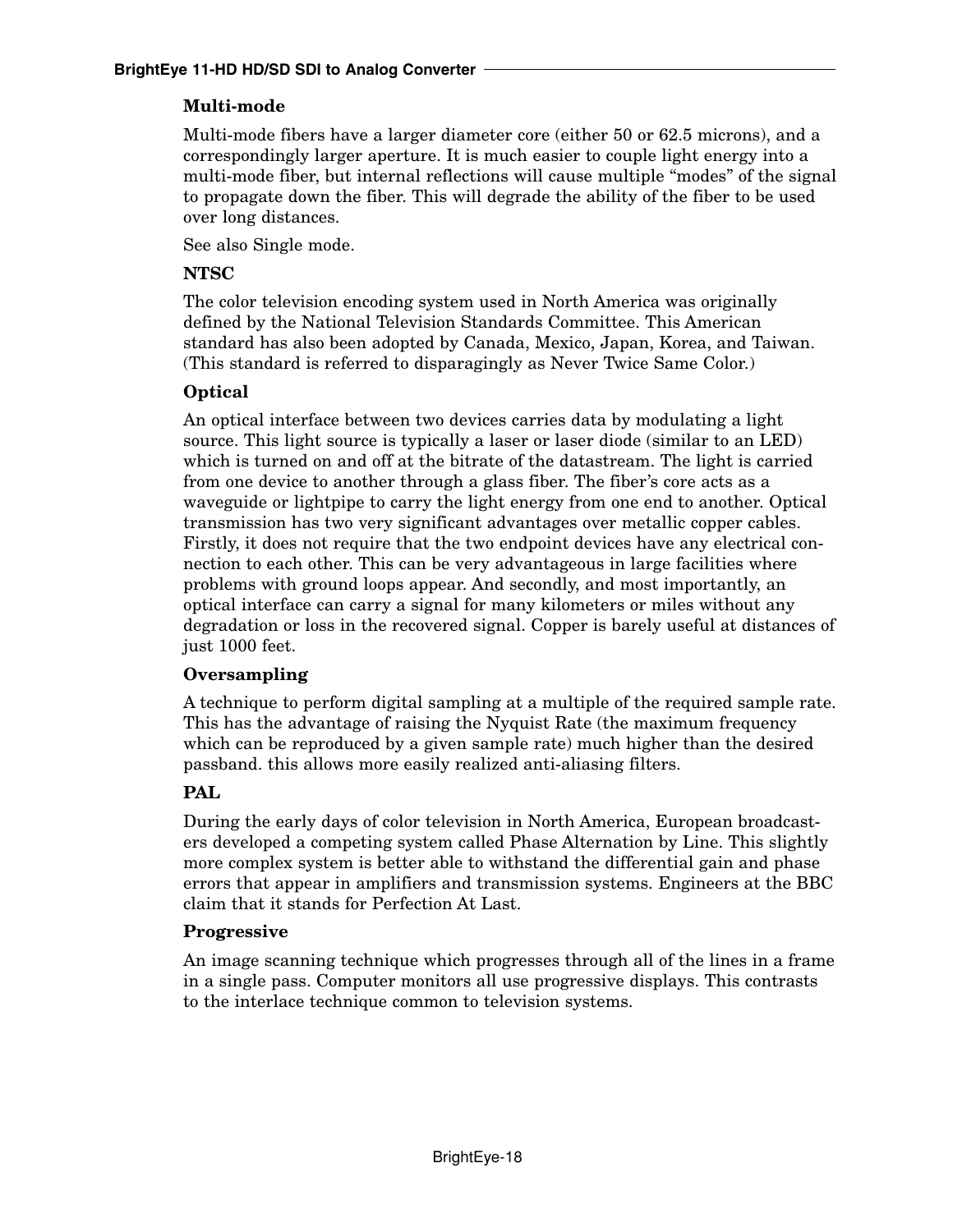#### **Return Loss**

An idealized input or output circuit will exactly match its desired impedance (generally 75 ohms) as a purely resistive element, with no reactive (capacitive or inductive elements). In the real world we can only approach the ideal. So our real inputs and outputs will have some capacitance and inductance. This will create impedance matching errors, especially at higher frequencies. The Return Loss of an input or output measures how much energy is returned (reflected back due to the impedance mismatch). For digital circuits, a return loss of 15 dB is typical. This means that the energy returned is 15 dB less than the original signal. In analog circuits, a 40 dB figure is expected.

#### **RGB**

RGB systems carry the totality of the picture information as independent Red, Green, and Blue signals. Television is an additive color system, where all three components add to produce white. Because the luminance (or detail) information is carried partially in each of the RGB channels, all three must be carried at full bandwidth in order to faithfully reproduce an image.

#### **ScH Phase**

Used in composite systems, ScH Phase measures the relative phase between the leading edge of sync on line 1 of field 1 and a continuous subcarrier sinewave. Due to the arithmetic details of both PAL and NTSC, this relationship is not the same at the beginning of each frame. In PAL, the pattern repeats ever 4 frames (8 fields) which is also known as the Bruch Blanking sequence. In NTSC, the repeat is every 2 frames (4 fields). This creates enormous headaches in editing systems and the system timing of analog composite facilities.

### **SDI**

Serial Digital Interface. This term refers to inputs and outputs of devices that support serial digital component video. This generally means standard definition at 270 Mb/s. The use of "HD-SDI" is beginning to appear to indicate High Definition Serial Digital video at 1.485 Gb/s.

#### **SMPTE**

The Society of Motion Picture and Television Engineers is a professional organization which has done tremendous work in setting standards for both the film and television industries. The term "SMPTE'" is also shorthand for one particular component video format - luminance and color difference.

#### **Single Mode**

A Single mode (or monomode) optical fiber carries an optical signal on a very small diameter (9 micron) core surrounded with cladding. The small diameter means that no internally reflected lightwaves will be propagated. Thus only the original "mode" of the signal passes down the fiber. A single mode fiber used in an optical SDI system can carry a signal for up to 20 kilometers. Single mode fibers require particular care in their installation due to the extremely small optical aperture that they present at splice and connection points.

See also Multi-mode.